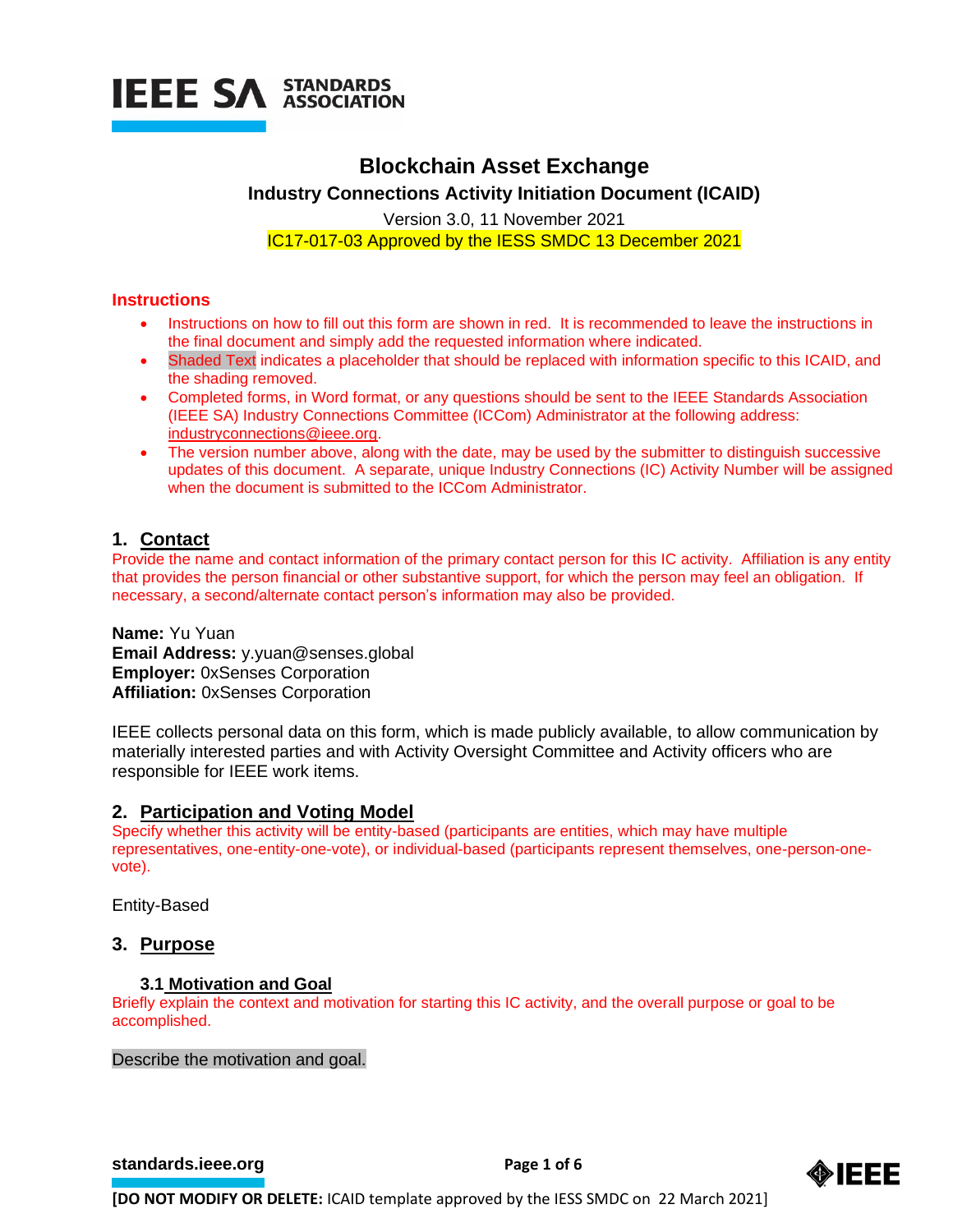# **IEEE SA STANDARDS**

The motivation is to design and develop a reference implementation for decentralized trading platforms where entities and individuals could collaborate on creating, transferring, and capitalizing intellectual properties and non-fungible assets.

The end goal is to enable and endorse the financial infrastructure for decentralized metaverses.

# **3.2 Related Work**

Provide a brief comparison of this activity to existing, related efforts or standards of which you are aware (industry associations, consortia, standardization activities, etc.).

### Describe the related work.

This activity is supplemental to the efforts under IEEE Future Directions Blockchain Initiative and the efforts of many IEEE Working Groups and Standards Committees in multiple IEEE Societies.

# **3.3 Previously Published Material**

Provide a list of any known previously published material intended for inclusion in the proposed deliverables of this activity.

# List the previously published material, if any.

None at this point in time.

# **3.4 Potential Markets Served**

Indicate the main beneficiaries of this work, and what the potential impact might be.

#### Describe the potential markets.

This work will serve and benefit all the markets where intellectual properties and non-fungible assets are involved. Especially, the emerging "metaverse" market will need a financial infrastructure that this work can support.

# **3.5 How will the activity benefit the IEEE, society, or humanity?**

This activity will proactively support IEEE standards development for blockchain, metaverve, and other relevant technologies. It will help IEEE and IEEE SA establish or enhance leadership in relevant industry sectors. It will also help IEEE and IEEE SA grow membership (individual/corporate) and influence globally.

# **4. Estimated Timeframe**

Indicate approximately how long you expect this activity to operate to achieve its proposed results (e.g., time to completion of all deliverables).

# **Expected Completion Date:** 12/2023

**[standards.ieee.org](http://standards.ieee.org/) EXECUTE: Page 2 of 6** 

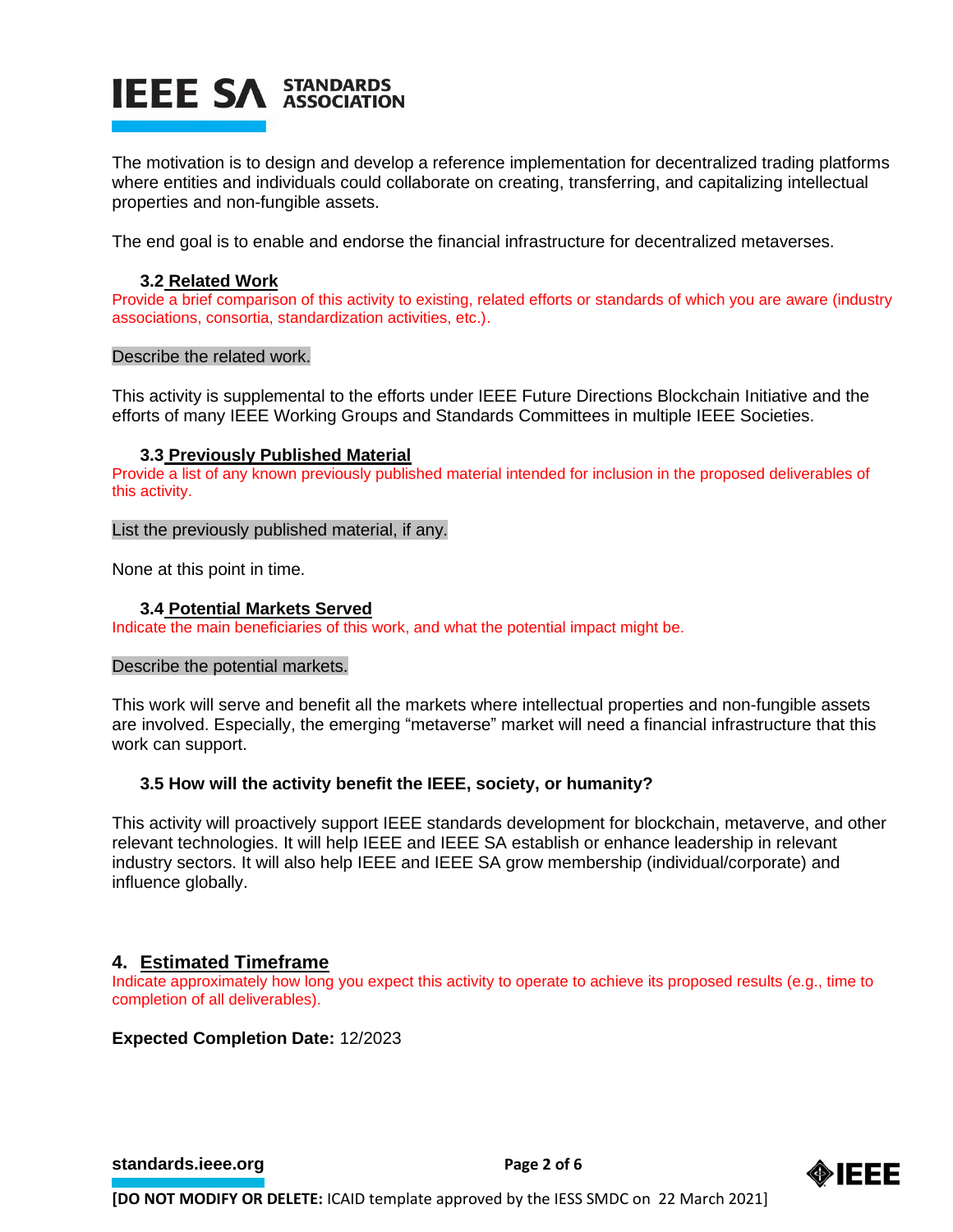# **IEEE SA STANDARDS**

IC activities are chartered for two years at a time. Activities are eligible for extension upon request and review by ICCom and the responsible committee of the IEEE SA Board of Governors. Should an extension be required, please notify the ICCom Administrator prior to the two-year mark.

# **5. Proposed Deliverables**

Outline the anticipated deliverables and output from this IC activity, such as documents (e.g., white papers, reports), proposals for standards, conferences and workshops, databases, computer code, etc., and indicate the expected timeframe for each.

### Specify the deliverables for this IC activity, please be specific.

Documents (e.g., white papers, reports); Proposals for standards; Workshops; Reference implementation based on open source development; Conformity programs, certification authorities and license trademarks.

# **5.1 Open Source Software Development**

*Indicate whether this IC Activity will develop or incorporate open source software in the deliverables. All contributions of open source software for use in Industry Connections activities shall be accompanied by an approved IEEE Contributor License Agreement (CLA) appropriate for the open source license under which the Work Product will be made available. CLAs, once accepted, are irrevocable. Industry Connections Activities shall comply with the IEEE SA open source policies and procedures and use the IEEE SA open source platform for development of open source software. Information on IEEE SA Open can be found at [https://saopen.ieee.org/.](https://saopen.ieee.org/)* 

Will the activity develop or incorporate open source software (either normatively or informatively) in the deliverables?: Yes

# **6. Funding Requirements**

Outline any contracted services or other expenses that are currently anticipated, beyond the basic support services provided to all IC activities. Indicate how those funds are expected to be obtained (e.g., through participant fees, sponsorships, government or other grants, etc.). Activities needing substantial funding may require additional reviews and approvals beyond ICCom.

#### Specify funding requirements and sources, if any.

Anticipated expenses include but are not limited to marketing, legal, finance, travel, public events, group meetings and other general and administrative overhead. Funds are expected to come from external sponsorship, donations and grants.

# **7. Management and Procedures**

# **7.1 Activity Oversight Committee**

Indicate whether an IEEE Standards Committee or Standards Development Working Group has agreed to oversee this activity and its procedures.

#### **[standards.ieee.org](http://standards.ieee.org/)**<br> **Page 3 of 6**

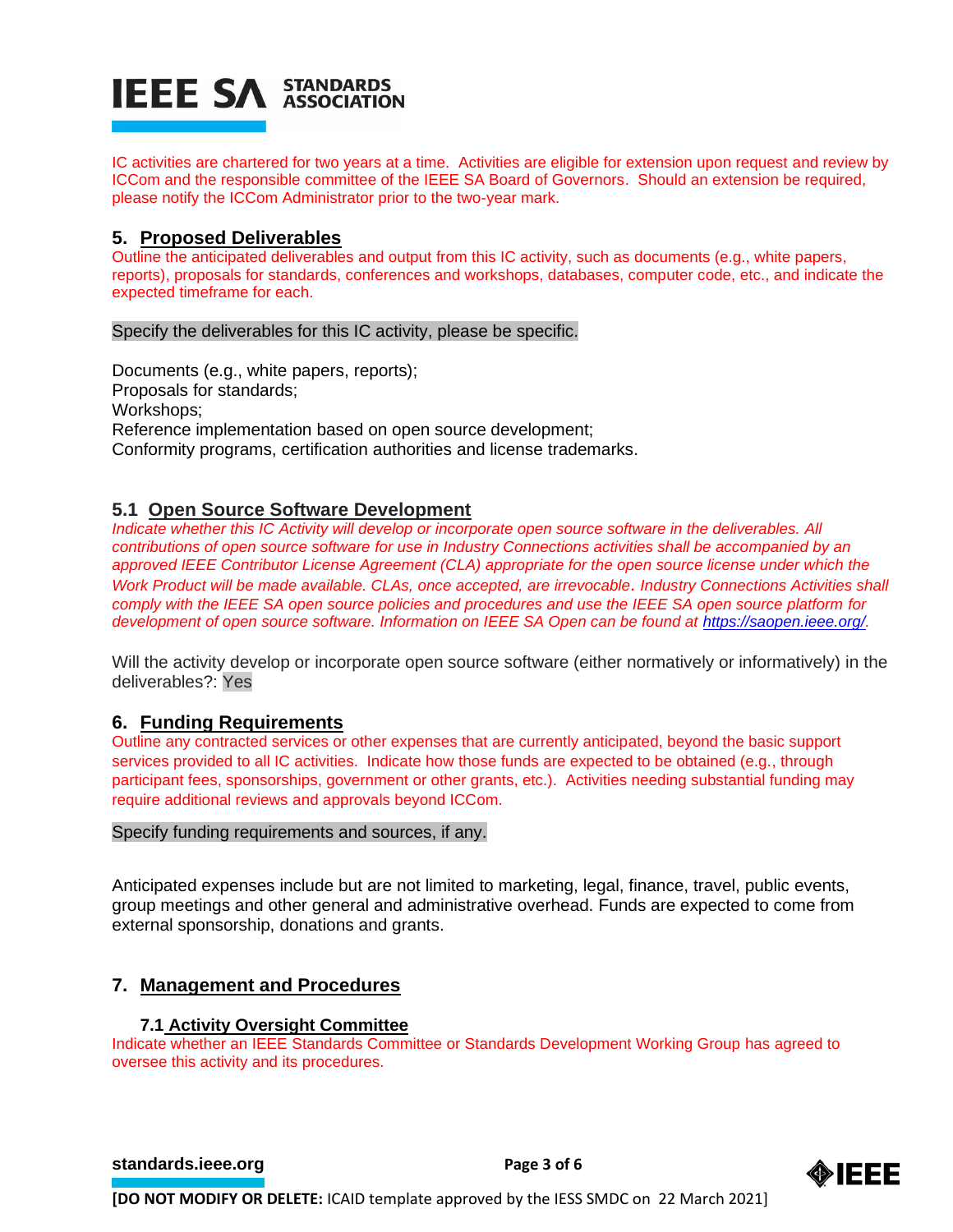

**Has an IEEE Standards Committee or Standards Development Working Group agreed to oversee this activity?:** No

If yes, indicate the IEEE committee's name and its chair's contact information.

**IEEE Committee Name:** Committee Name **Chair's Name:** Full Name **Chair's Email Address:** who@where

Additional IEEE committee information, if any. Please indicate if you are including a letter of support from the IEEE Committee that will oversee this activity.

IEEE collects personal data on this form, which is made publicly available, to allow communication by materially interested parties and with Activity Oversight Committee and Activity officers who are responsible for IEEE work items.

#### **7.2 Activity Management**

If no Activity Oversight Committee has been identified in 7.1 above, indicate how this activity will manage itself on a day-to-day basis (e.g., executive committee, officers, etc).

Briefly outline activity management structure.

- 1. Executive Committee
- 2. Community Assembly
- 3. Community Participants

#### **7.3 Procedures**

Indicate what documented procedures will be used to guide the operations of this activity; either (a) modified baseline *Industry Connections Activity Policies and Procedures,* (b) Standards Committee policies and procedures accepted by the IEEE SA Standards

Board, or (c) Working Group policies and procedures accepted by the Working Group's Standards Committee. If option (a) is chosen, then ICCom review and approval of the P&P is required. If option (b) or (c) is chosen, then ICCom approval of the use of the P&P is required.

Specify the policies and procedures document to be used. Attach a copy of chosen policies and procedures.

(a) modified baseline *Industry Connections Activity Policies and Procedures*

# **8. Participants**

**[standards.ieee.org](http://standards.ieee.org/) Page 4 of 6** 

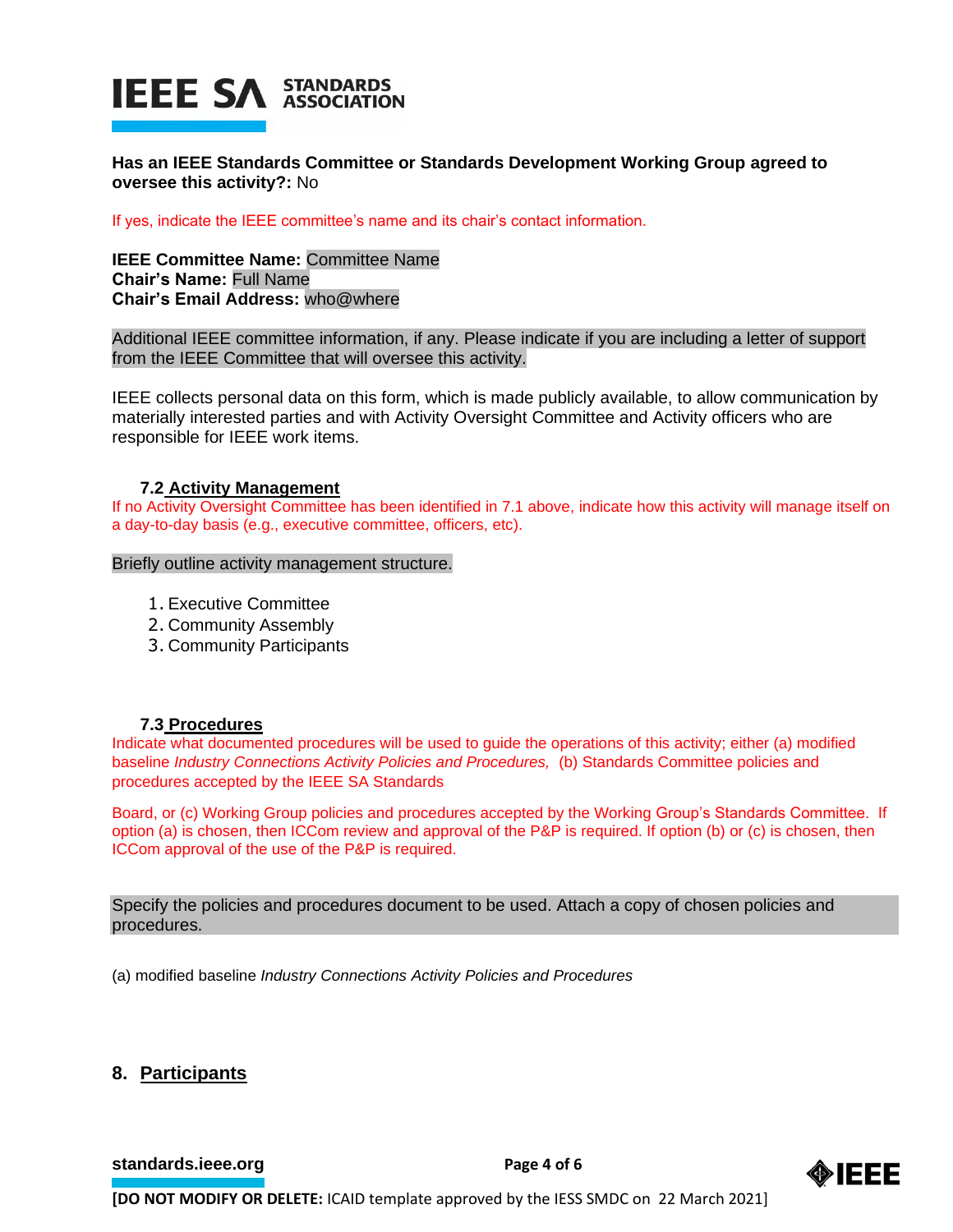

### **8.1 Stakeholder Communities**

Indicate the stakeholder communities (the types of companies or other entities, or the different groups of individuals) that are expected to be interested in this IC activity, and will be invited to participate.

#### Specify types of entities or groups of individuals.

All the entities and different groups of individuals that are involved with the businesses related to intellectual properties and non-fungible assets, especially those who are engaged in the emerging "metaverse" market.

### **8.2 Expected Number of Participants**

Indicate the approximate number of entities (if entity-based) or individuals (if individual-based) expected to be actively involved in this activity.

#### Number of entities or number of individuals.

20

### **8.3 Initial Participants**

Provide a number of the entities or individuals that will be participating from the outset. It is recommended there be at least three initial participants for an entity-based activity, or five initial participants (each with a different affiliation) for an individual-based activity.

| <b>Entity</b>               | <b>Primary Contact</b> | <b>Additional Representatives</b> |
|-----------------------------|------------------------|-----------------------------------|
| <b>OxSenses Corporation</b> | Yu Yuan                |                                   |
| Dreamerse Inc.              | <b>Stephen Dukes</b>   |                                   |
| Chinese Academy of          | Xiaohe Chen            |                                   |
| <b>Sciences</b>             |                        |                                   |
| Research Institute of       | Xiaolei Chang          |                                   |
| Tsinghua University in      |                        |                                   |
| Shenzhen                    |                        |                                   |
| Tran & Associates           | Bao Tran               |                                   |
| Keiretsu Forum              | Siva Uppalapati        |                                   |
| Dream Reality, Inc.         | Jianming Li            |                                   |
| <b>VR First</b>             | Ferhan Ozkan           |                                   |
| <b>High Fidelity</b>        | <b>Brad Hefta-Gaub</b> |                                   |
|                             |                        |                                   |

#### Use the following table for an entity-based activity:

#### Use the following table for an individual-based activity:

| <b>Individual</b> | <b>Employer</b> | <b>Affiliation</b> |
|-------------------|-----------------|--------------------|
| Nome<br>adille –  |                 |                    |
|                   |                 |                    |

**[standards.ieee.org](http://standards.ieee.org/) EXECUTE: Page 5 of 6**